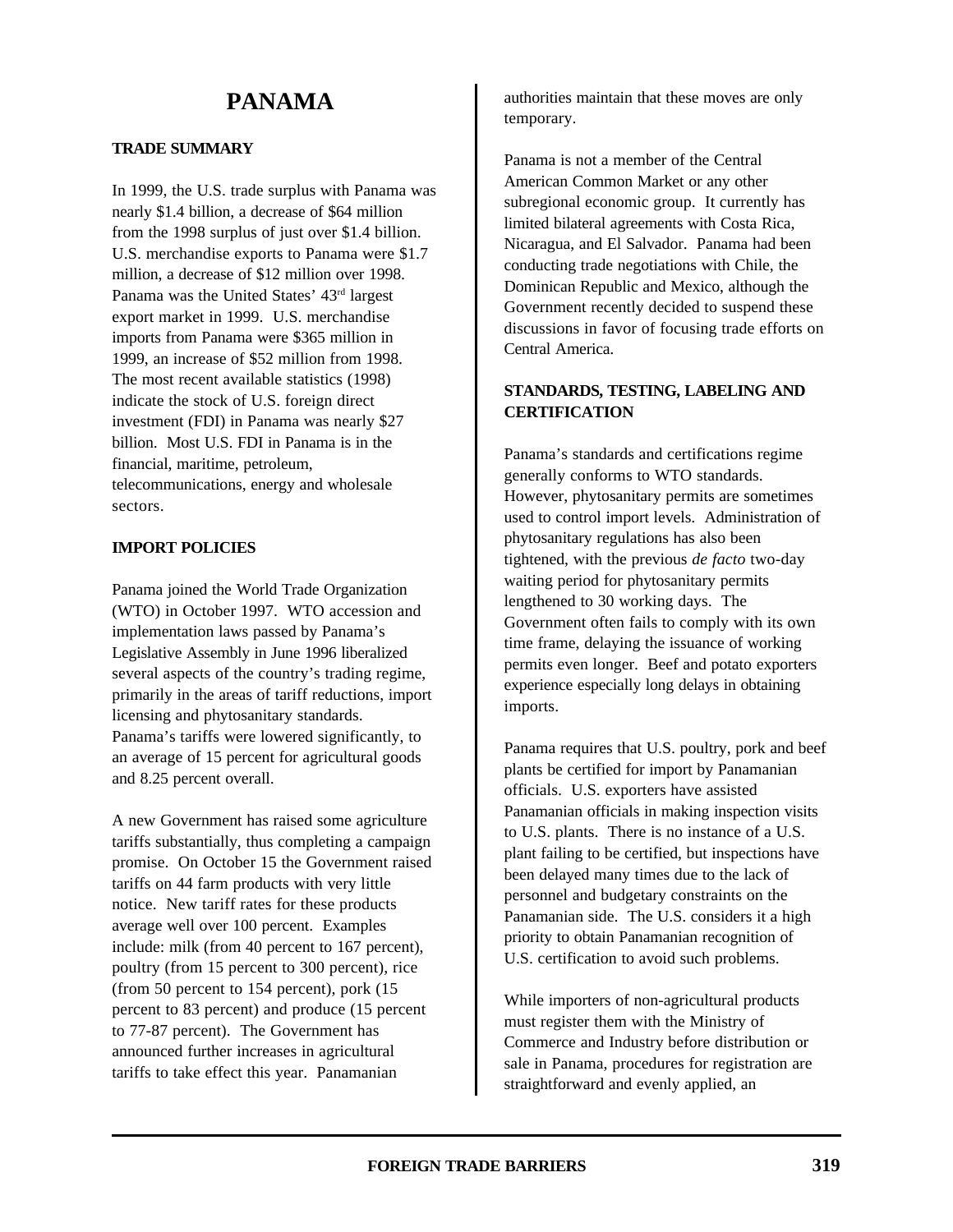improvement over previous years. There are no overall labeling or testing requirements for imports.

## **GOVERNMENT PROCUREMENT**

Panama's government procurement regime is governed by Law 56 and managed by the Ministry of Economy and Finance. The Law provides for a transparent bidding process for government contracts, but allows for exceptions. One such exception was the bidding process for a major port concession awarded to Hutchinson-Whampoa, a Hong Kong based company, which raised concerns in the business community. This case raised concerns in the business community because of the unorthodox nature of the tendering process.

In contrast, bids for the state telecommunications company and power generation and distribution facilities were well-organized and transparent. The quasi-independent Panama Canal Authority (formed December 31, 1999), although not held to the same regulations as other government entities, has generally used a transparent and fair bidding process for procurement. The inter-oceanic regional authority, ARI, is the entity responsible for procurement relating specifically to the areas around the canal zone. As part of its WTO accession protocol, Panama offered to join the WTO Agreement on Government Procurement, but several outstanding issues remain.

#### **EXPORT SUBSIDIES**

Panamanian law allows any company to import raw materials or semi-processed goods at a duty of three percent for domestic consumption or production, or duty free for export production. In addition, companies not already receiving benefits under the Special Incentives Law of 1986 are allowed a tax deduction of up to 10 percent of their profits from export operations through 2002.

Panama revised its export subsidy policies when it acceded to the WTO. The Tax Credit Certificate (CAT), given to firms producing non-traditional exports which meet minimum established levels of national content and value, will be gradually phased out. The policy has allowed exporters to receive CATs equal to 15 percent of the national value added through 2002, after which the program will be eliminated. The certificates are transferable and may be used to pay tax obligations or sold in the secondary market. The Government has become stricter in defining national value added.

A number of industries that produce exclusively for export, such as shrimp farming and tourism, are exempted from paying certain taxes and import duties. The Government of Panama uses this policy to attract foreign investment. Companies that profit from these exemptions are not eligible for CATs.

Law 25 of 1996 provides for the development of "export processing zones" (EPZs) as part of an effort to broaden the Panamanian manufacturing sector and promote investment in former U.S. military bases reverting to Panamanian control. Companies operating in the zones may import inputs duty-free if products assembled in the zones are to be exported. The Government also provides other tax incentives to EPZ firms. Most of the six EPZs remain in the early stages of development.

# **INTELLECTUAL PROPERTY RIGHTS PROTECTION**

Panama became a member of the Geneva Convention in 1974 and the Berne Convention in 1996 and is a member of the World Intellectual Property Organization (WIPO). Recent legislation has strengthened Panama's intellectual property rights (IPR) regime and enforcement has improved, but piracy and counterfeiting remain problems, especially in the Colon Free Zone (CFZ). A recent survey by Price-Waterhouse stated that over 65 percent of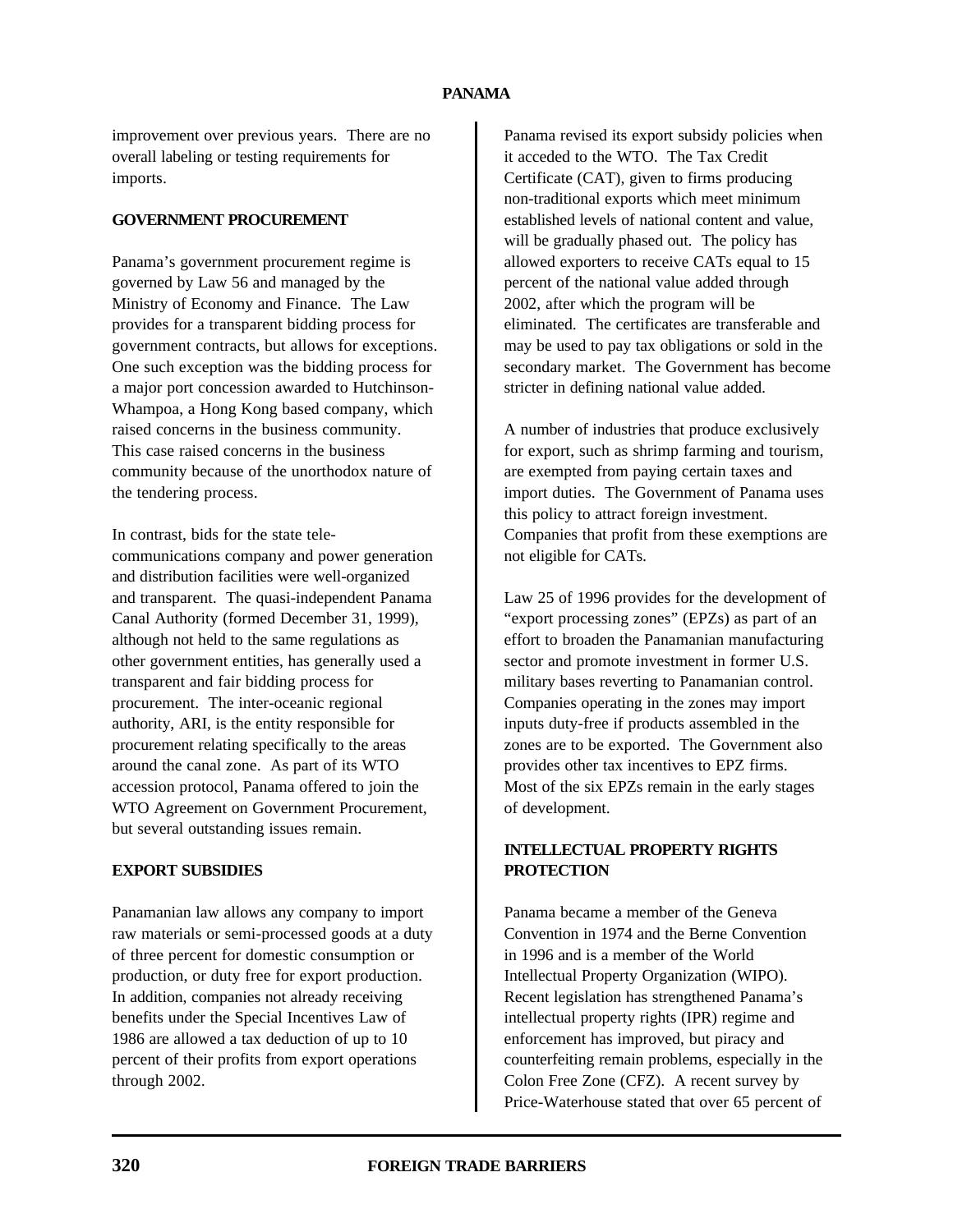#### **PANAMA**

all software used in the business community is pirated.

Law 15 of 1994 (the Copyright Law) and Law 35 of 1996 (the Industrial Property Law) provide the framework for intellectual property protection in Panama. At the time of its accession to the WTO, Panama agreed to implement the WTO Agreement on Trade-Related Aspects of Intellectual Property Rights (TRIPS) with no transition period. In November 1998, the Panamanian legislature approved two laws ratifying the WIPO Intellectual Property Treaty and Treaty on Performances and Phonograms. USTR ended its GSP IPR review of Panama in October 1998 citing improvements in IPR protection over the last several years.

The Panamanian Government has made efforts to improve IPR enforcement in the Colon Free Zone. The CFZ's new IPR Department, established in March 1998, and the Customs Office in the CFZ has conducted over 20 raids and seizures since 1998. Several of the seizures were large and the operating permits of some CFZ companies have been suspended as a result.

Law 29 of February 1996 (the Anti-Monopoly Law) provides for the establishment of special courts to deal with commercial cases, including IPR. Two district courts and one superior tribunal began to operate in June 1997 and have been adjudicating patent and trademark disputes. The Panamanian Government and private interests sponsored numerous seminars in 1997 and 1998 to train prosecutors, judges, and other officials in IPR laws and procedures.

Under Law 35, IPR policy and practice in Panama is the responsibility of an interinstitutional committee. This committee consists of representatives of six government agencies and operates under the leadership of the Vice Minister for Foreign Trade. It coordinates enforcement actions and develops strategies to improve compliance with the law. In early 2000, the Government of Panama is expected to

present draft legislation to consolidate the copyright office and the industrial property registry into an autonomous institute for intellectual property.

## **Copyrights**

The Copyright Law (based on the WIPO model), which the National Assembly passed in 1994, strengthens copyright protection, facilitates prosecution of copyright violators, and makes copyright infringement a felony punishable by fines and incarceration. The bill also protects computer software as a literary work.

Since December 1996, the  $10<sup>th</sup>$  Prosecutors Office (Fiscalia) of Panama City has conducted an aggressive campaign of raids on video clubs, seizing thousands of videos. In September 1998, the Fiscalia raided warehouses at Tocumen International Airport, seizing over five million pirated compact discs. It has also broken up a number of major illicit video production operations. Several criminal and civil cases arising from investigations of stores and businesses accused of software piracy have been settled out of court.

#### **Patents**

Law 35 of 1998 (the Industrial Property Law) provides 20 years of patent protection from the date of filing for all patent holders. Pharmaceutical patents are granted for only 15 years, but can be renewed for an additional 10 years if the patent owner licenses a national company (minimum of 30 percent Panamanian ownership) to exploit the patent.

# **Trademarks**

Law 35 also provides trademark protection, simplifying the process of registering trademarks and making them renewable for ten-year periods. The law's most important feature is the granting of ex-officio authority to government agencies to conduct investigations and to seize